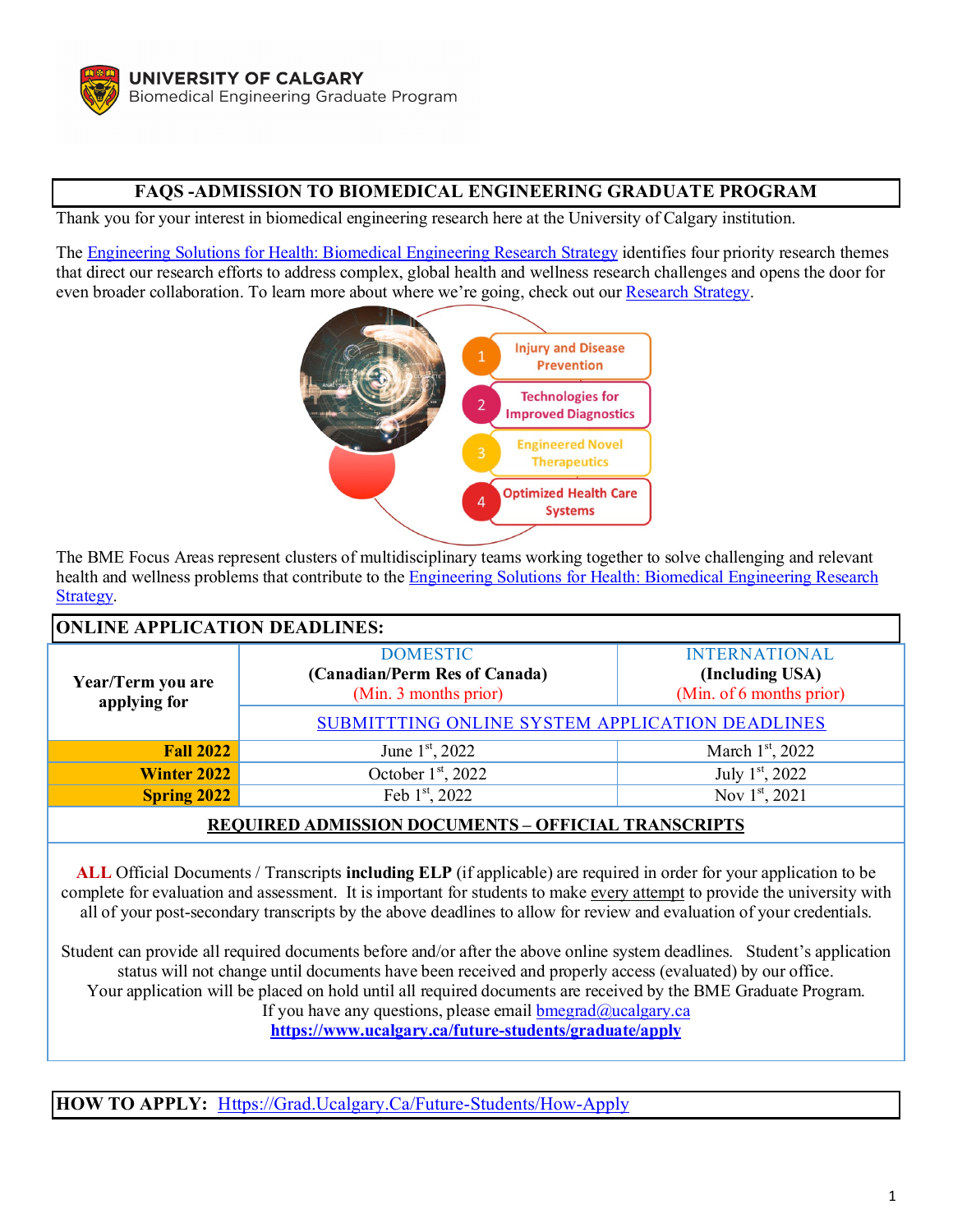

# **IMPORTANT MESSAGE**

**STEP 1:** Student must submit an online application and pay the application fee on or before the above online system deadlines. An automated email notification will be sent to our office once you submit your application. **STEP 2:** After you have submitted your online application, students are expected to provide **all** Post-Secondary official transcripts, Official Proof of Degree Awarded, TOEFL/IELTS (if applicable). In addition, your two (2) academic references must be completed online. Any inconsistencies in supplying required documents may cause delays in the process and results of your application. Students are responsible to ensure you have read and followed the instructions outlined in this job aid. Students can send unofficial copies of ELP to  $b$ megrad@ucalgary.ca so we can proceed to evaluate your application. As a follow up, students are required to have official ELP scores sent to the University of Calgary.

**STEP 3:**

- 1. Priority will go to those students who have a complete application and have identified a BME Faculty Supervisor who has agreed to supervise.
- 2. If you are unsuccessful in finding a suitable BME Faculty Supervisor, our office can defer your application for "up to 1 year" from the year/term you originally submitted your online application. Email [bmegrad@ucalgary.ca](mailto:bmegrad@ucalgary.ca) and notify our office of your current status and we can make updates in the system.

## **BME GRADUATE PROGRAM DEGREES OFFERED**

[BME MSc](https://www.ucalgary.ca/future-students/graduate/explore-programs/biomedical-engineering-master-engineering-thesis-based) **[BME MSc](https://www.ucalgary.ca/future-students/graduate/explore-programs/biomedical-engineering-master-engineering-thesis-based)** with **Medical Imaging Specialization** [BME PhD](https://www.ucalgary.ca/future-students/graduate/explore-programs/biomedical-engineering-doctor-philosophy-thesis-based) [BME PhD](https://www.ucalgary.ca/future-students/graduate/explore-programs/biomedical-engineering-doctor-philosophy-thesis-based) with [Medical Imaging Specialization](https://www.ucalgary.ca/i3t/Requirements%20for%20Specialization%20in%20Medical%20Imaging) *BME MEng – Not Currently Offered*

*\*NEW\**

BME MSc wit[h We-Trac Specialization](https://wetrac.ucalgary.ca/) BME PhD with [We-Trac Specialization](https://wetrac.ucalgary.ca/) [HBI Brain Create Research https://cumming.ucalgary.ca/braincreate/how-apply/graduate](https://cumming.ucalgary.ca/braincreate/how-apply/graduate)

## **FAQ – Frequently Asked Question(s)**

It will be imperative that students follow the instructions outlined in this job aid to ensure all admission requirements are met. Please read through this document and follow the instructions carefully!

## **What does "official" mean?**

Ensure that your documents are *official.* This means that your transcripts **must arrive in a** *sealed envelope* **directly from the institution showing proof of authenticity.** Most institutions can send your transcripts directly to this institution in a sealed envelope. **ALERT!** Any opened envelopes or if students are sending unsealed copies will be considered "unofficial" and will not be acceptable for admission purposes.

# **Proof Of Degree? Were You Awarded?**

There *must be official proof (documentation)* that you have *received and been awarded* your degree(s). In some countries, this is automatically included on your transcripts. If not, then, you will be required to produce further official documentation from your degree-granting institution that you were indeed awarded your degree and/or an official copy of your degree parchment.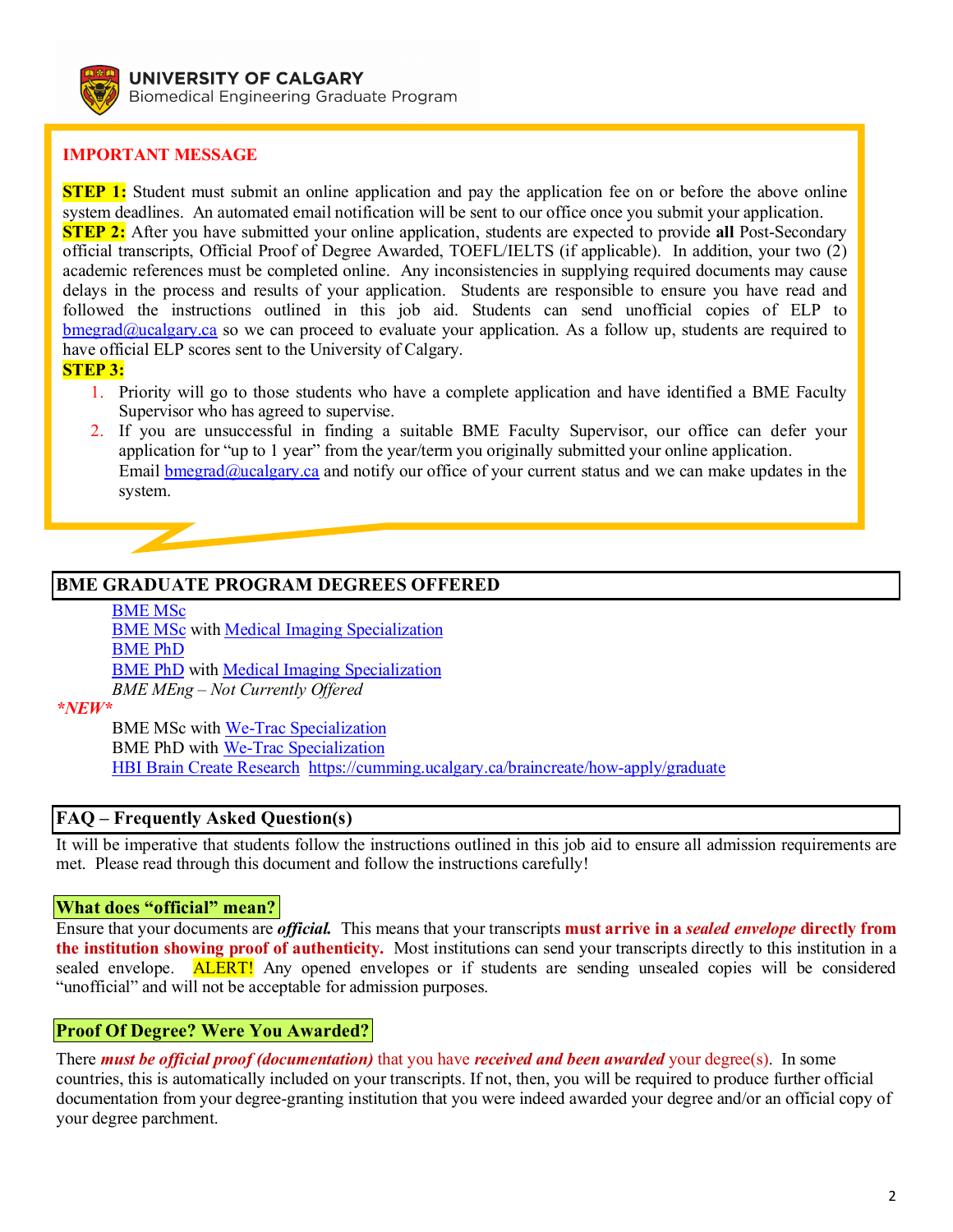

## **Do I need to take my ELP Test?**

**Short Answer YES!** English Language Proficiency – Firm Regulations Below:

- Only those applicants whose primary language is English are exempt.
- Obtaining a Permanent Residence of Canada **does not** exempt you from this requirement.
- If English is your secondary language and it is determined by this office that English is your secondary language then you will be required to complete the ELP testing; regardless of whether you have been attending any English speaking institution or living in an English speaking country.
- This is a mandatory and firm requirement. The English Language test cannot be more than two (2) years old at term/year of admission application; if so, you will be required to complete the ELP test again and provide new official results.

University of Calgary **Institution Code: 0813** Biomedical Engineering **Dept Code: 69**

For more information about [ELP testing:](http://grad.ucalgary.ca/prospective/admissions/ELP)

Please be advised that our BME graduate program <u>do not accept GRE test scores</u> as an acceptable ELP equivalent. [Please refer to minimum ELP requirements here:](https://grad.ucalgary.ca/future-students/how-apply)

#### **Can I send documents electronically?**

With our online application, students can **upload** their "unofficial" transcripts electronically so that we can perform a tentative a GPA (Grade Point Average) calculation and properly evaluate your credentials.

#### **How many copies of my transcripts do I send?**

International Transcripts: Two (2) official set in the original language and **2** official set translated to English by a recognized and official translation office or in some cases, your government agency.

#### **COVID19 UPDATE:**

Students are responsible and are to make every effort in contacting all post-secondary institutions and request official sealed transcripts to be sent outlined above.

Contact [bmegrad@ucalgary.ca](mailto:bmegrad@ucalgary.ca) if you have not received COVID19 Transcript Job Aid.

**\*\***Please refer to the complimentary Transcript Job Aid providing for further details.

If your institution(s) is now able to send the physical documents (hard copy) of your final official transcript(s) indicating that you have completed your degree (s), you can ask them to send either mail and/or courier to the main Faculty of Graduate Studies Office (FGS), University of Calgary. They currently have a couple of staff members on campus receiving all incoming transcripts. FGS Office will scan into our EDMS Electronic filing system, followed by notifying the appropriate program. This applies to students who have been officially admitted and/or students who have an application submitted.

> **Mailing and office address Faculty of Graduate Studies** Earth Sciences, 1010 2500 University Drive NW Calgary, Alberta, Canada T2N 1N4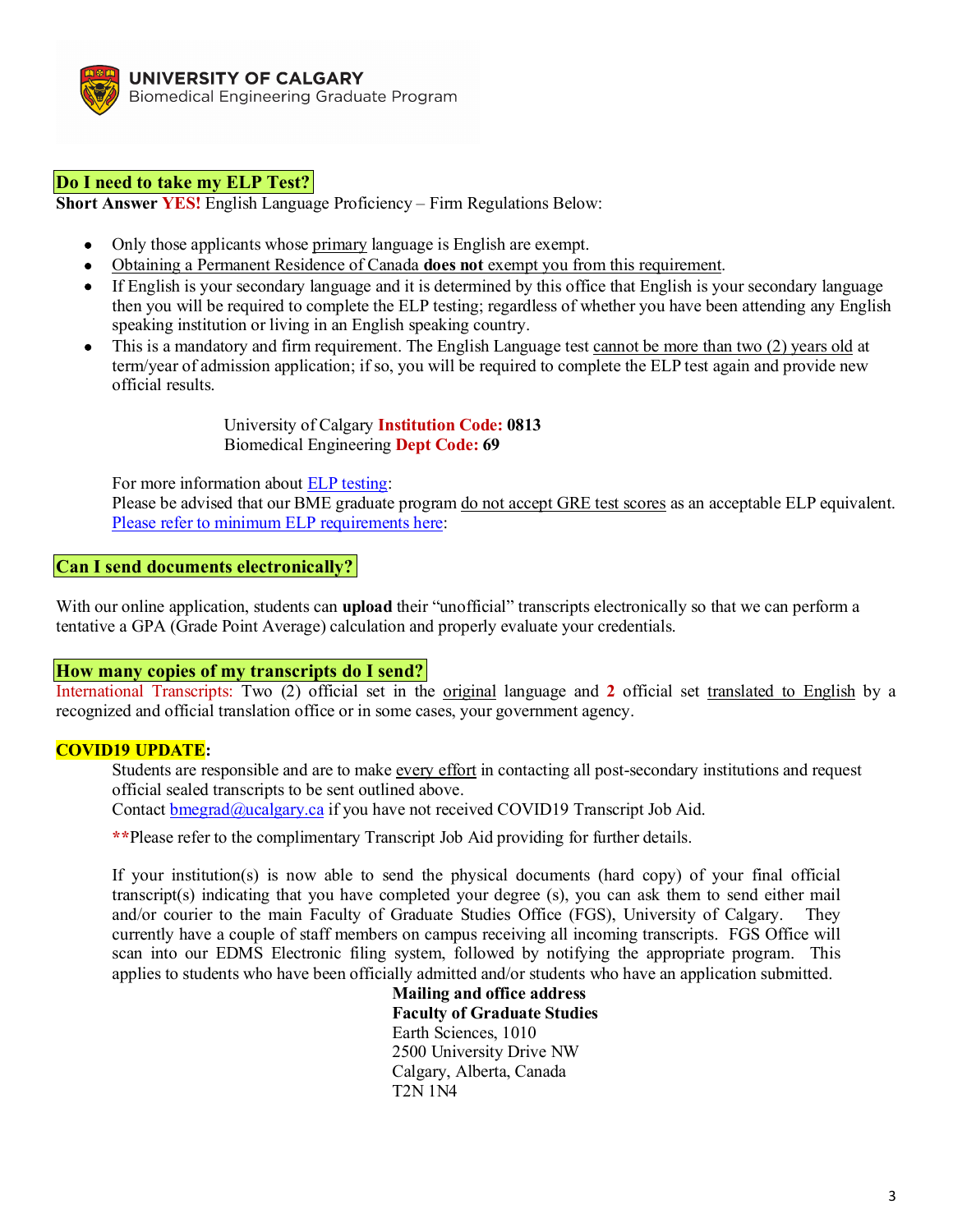

## **Do I need a supervisor to be admitted?**

**YES!** ALL applicants who apply to our BME GP programs require an **[approved BME Faculty supervisor](https://research.ucalgary.ca/bme/graduate)** who has agreed to take you as a new student for successful admission in addition to meeting our GPA admission criteria etc. Professors and Researchers who you have contacted and are not on this approved list, must apply to the BME Graduate Program Office, **bmegrad@ucalgary.ca** 

*Not all University of Calgary professors and researchers are eligible to supervise.* If you have a potential supervisor who is not on this approved list, please have the professor contact our office directly. [bmegrad@ucalgary.ca](mailto:bmegrad@ucalgary.ca)

All faculty supervisors must be full time board appointed members of the University of Calgary and approved by our BME Graduate Program executive.

Please visit our web site for admission requirements:<https://research.ucalgary.ca/bme/graduate>

## **SUBMIT APPLICATION OR FIND A SUPERVISOR FIRST?**

Students have the option to connect with an approved BME Faculty Supervisor first before applying; **however, please be cognizant of our online application system deadlines stated at the beginning of this job aid.** We will be unable to reopen the system and you will be required to apply for the next available year/term. Keep in mind that we will offer a "deferral" of your application for "up to 1 year" of the original term/year you intended on your application without additional application fee costs.

#### **How do I find a BME GP Supervisor?**

Please refer to our list of [approved BME Graduate Program Faculty list](https://research.ucalgary.ca/bme/graduate)

Students will be required to communicate **directly** with potential BME Faculty/Supervisor either in person, by phone, email or via Skype/Zoom. You can follow up with them by sending unofficial copies of transcripts, CV, etc to discuss further opportunities in BME Research. Your supervisor must have funding in place to accept new students. We do not accept self-funded students.

**ALERT!** Students must be accepted and funded by one of our approved BME Faculty Supervisors, meet our BME Admission Requirements to be considered for admission into our BME MSc or BME PhD degree programs.

#### **Connecting with a BME Faculty Member**

After you have ensured all official documents are sent to the BME GP office for appropriate evaluation and processing; in the meantime, you can send via email, unofficial copies of your transcripts, CV (Resume), list of publications/awards etc. directly to the BME faculty member so they can have a quick overview of your credentials. If a BME Faculty member has shown great interest in you as a potential student, you should notify the BME GP office as soon as possible and provide the name of the faculty supervisor. The BME GP can start coordinating with that faculty member and expedite your official admission file.

## **ASK YOURSELF?** [What Area Of Biomedical Engineering Research Do I Wish To Pursue?](https://research.ucalgary.ca/bme/graduate/future-students/bme-supervisors)

Review the individual profiles of our BME faculty members and their specific research area. Decide what area of [biomedical engineering research](https://research.ucalgary.ca/bme/graduate/future-students/bme-supervisors) you are most interested in and have the educational background/experience to support this area of research. Then contact each of the BME faculty you are interested in either by email, telephone, Skype/Zoom and/or in-person interviews to see if they are accepting new students.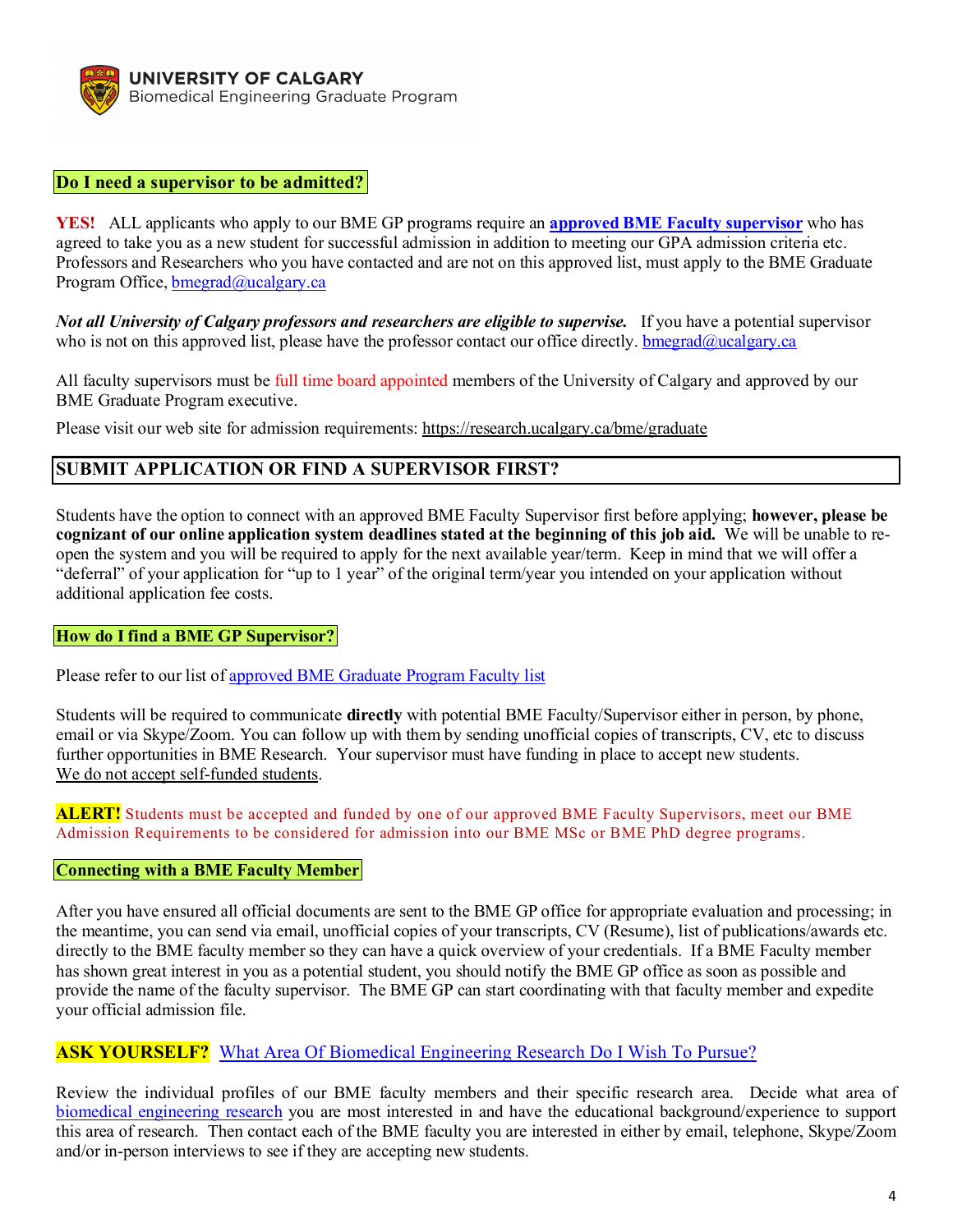

<https://research.ucalgary.ca/bme/graduate/future-students/bme-supervisors>

- Introduce yourself, the fact you are applying to the MSc, or PhD graduate program and are looking for a supervisor.
- Identify supervisor's research that you find interesting.
- Briefly explain your research interests and how they fit with the faculty member's current research area
- Explain how your studies will contribute to your career goals.
- Provide them with your CV if applicable.
- Provide them an unofficial electronic copy of your transcripts to review your educational background as well as your grade average.

## **BIOMEDICAL ENGINEERING RESEARCHERS – ACROSS CAMPUS**

BME Graduate Program is a multi-faculty program. BME Faculty Researchers can be located by visiting one of the 6 faculties/institutions that we are affiliated with.

1.Cumming School of Medicine (CSM) <https://cumming.ucalgary.ca/departments>

- 1. Including CSM Research Institutions<https://cumming.ucalgary.ca/research/institutes>
	- a. McCaig Institute
	- b. HBI
	- c. Libin
- 2. Schulich School of Engineering (5 Engineering Depts)<https://schulich.ucalgary.ca/>
- 3. Kinesiology<https://kinesiology.ucalgary.ca/research/labs-and-centres>
	- 1. We-Trac (Wearable Technology)
	- 2. HPL
- 4. Scienc[e https://science.ucalgary.ca/departments-programs/departments](https://science.ucalgary.ca/departments-programs/departments)
- 5. Vet Med<https://vet.ucalgary.ca/>
- 6. Nursing <https://nursing.ucalgary.ca/research/a-z>

#### IMPORTANT

University Of Calgary Members *must meet BME And FGS Supervisory regulations* if they are not currently on our BME Graduate Program Approved Faculty Supervisor list here[: https://research.ucalgary.ca/bme/graduate/future-students/bme](https://research.ucalgary.ca/bme/graduate/future-students/bme-supervisors)[supervisors](https://research.ucalgary.ca/bme/graduate/future-students/bme-supervisors) Potential UofC Faculty supervisors can request to be considered for BME Supervisory privileges by emailing our office, [bmegrad@ucalgary.ca](mailto:bmegrad@ucalgary.ca) All BME Faculty supervisors must have "in place" guaranteed funding to meet the current BME stipend regulations outlined in our BME Graduate Program handbook.

Currently, the guaranteed stipend funding are:

- \$21k Per Year Up To 2 Years (BME MSc Degree)
- \$21K Per Year Up To 4 years (BME PhD Degree)

## **How do I know what research area or BME Faculty to choose?**

Biomedical Engineering (BME) is a very diverse area of research. You will have to review each of our BME Faculty members and their specific research area in BME and decide which research area you are interested in and would like to pursue. Once you have determined the research area, then you can contact and connect with those specific BME Faculty members to see if they are accepting new students.

SEARCH by BME RESEARCH AREA:<https://research.ucalgary.ca/bme/graduate/future-students/bme-supervisors>

## **What if I'm still finishing up my degree?**

If you are **currently** finishing up your degree, you can upload into the new online system your **current** unofficial transcripts for evaluation. It is possible to be offered **tentative** admission based on your current grades; however, you will eventually need to submit all final official transcripts and proof of being awarded your degree at least one (1) month prior to program start and keep the same level of GPA average. This will be part of the terms of your admission letter; your final grades must continue to meet our BME GP Admission requirements.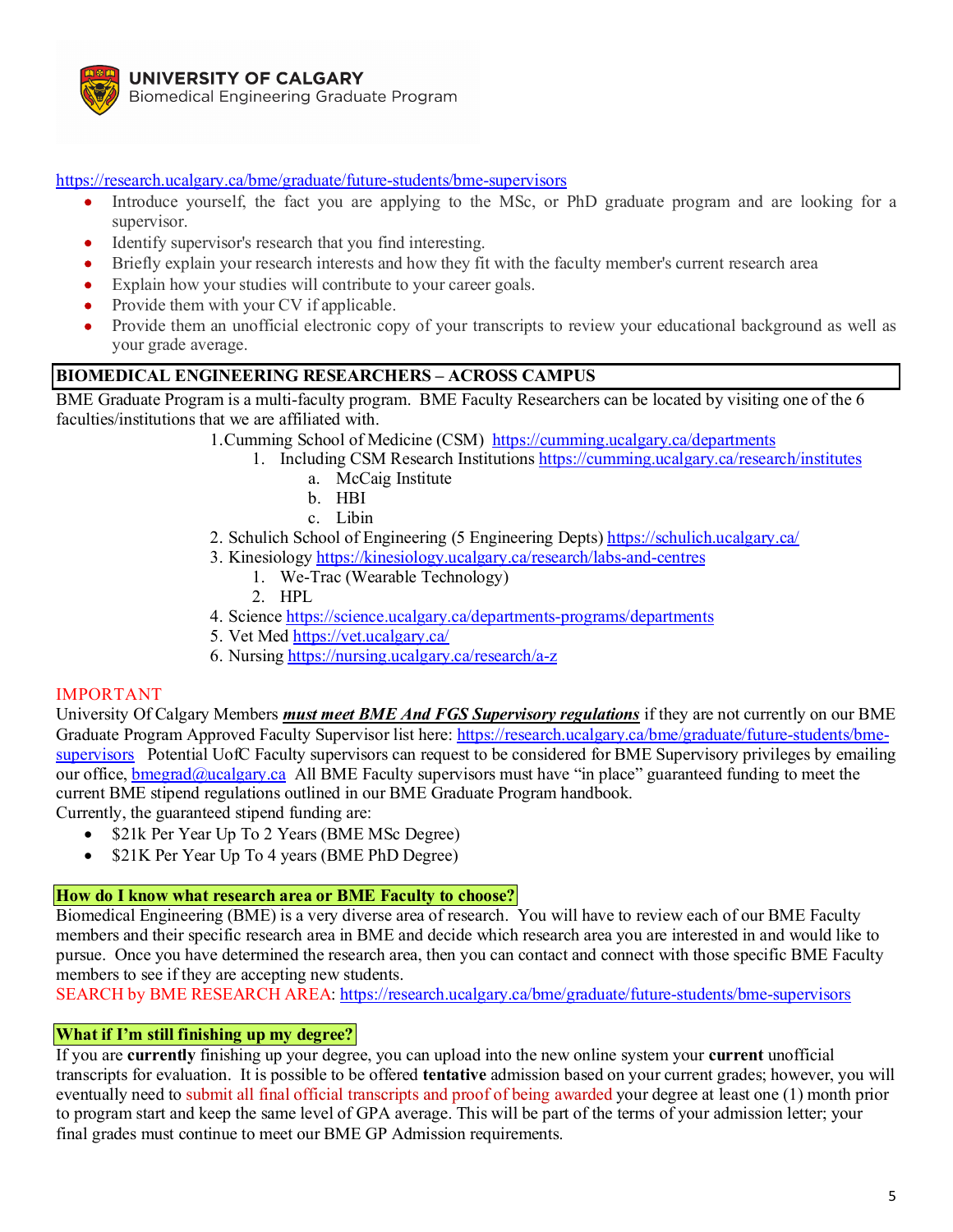

### **When will my admission application be reviewed?**

Applications will reviewed and evaluated once they are considered COMPLETE. Student can view their status by visiting your online [Student Centre.](https://grad.ucalgary.ca/sites/default/files/teams/3/checking-the-status-of-your-application_2019.pdf)

**Due to COVID19**, there have been significant delays in receiving mail and/or courier. **Please allow a minimum of 4-6 weeks for any updates to occur**. We will make every attempt to update as quickly as possible.

#### **I am not having any luck with finding a supervisor or response?**

All online admission applications that are complete with all the required official documents and the student has not been successful in finding a suitable faculty supervisor, our office can defer your application for up to 1 year from the initial year/term you applied. Once a student has a potential supervisor, please email our office[, bmegrad@ucalgary.ca](mailto:bmegrad@ucalgary.ca) and we will proceed to connect with your potential supervisor in finalizing your application. If you have any questions, please contact our office, [bmegrad@ucalgary.ca](mailto:bmegrad@ucalgary.ca)

#### **What type of Supporting Documents can I send?**

If you wish to supply additional documentation to be included in your final admission application, you can send them via email to [bmegrad@ucalgary.ca.](mailto:bmegrad@ucalgary.ca) We will include them in your application package for review. Additional documentation can assist BME Faculty supervisors to get a better perspective of who you are, your educational background and/or work experience etc.

**In finding a supervisor, students are welcome to send all unofficial documents directly to the potential supervisor such as**:

- **a)** CV (Resume)
- **b)** Statement of Intent
- **c)** List of Publications/Awards
- **d)** Unofficial copies of transcripts and degrees

#### **My BSc or Msc degree was completed here at uofc, do I need to submit transcripts?**

**NO!** All University of Calgary transcripts are easily accessible to ALL graduate student administrators. We can obtain an official and final copy of your University of Calgary transcripts.

<https://grad.ucalgary.ca/future-students/explore-programs/biomedical-engineering-msc-thesis> <https://grad.ucalgary.ca/future-students/explore-programs/biomedical-engineering-phd>

#### **Can my references send electronically?**

## **WARNING! GMAIL, YAHOO or any other generic email are NOT accepted.**

**Please ensure you complete this section with correct email addresses before you submit your online application.**

NEW online admission system, when you submit your online application listing your two (2) references, if the email address is correct (professional email address**)** the system will automatically generate an email notification to your referee with specific instructions.

Faculty References will only have one time access to submit their final reference online. <https://grad.ucalgary.ca/future-students/how-apply>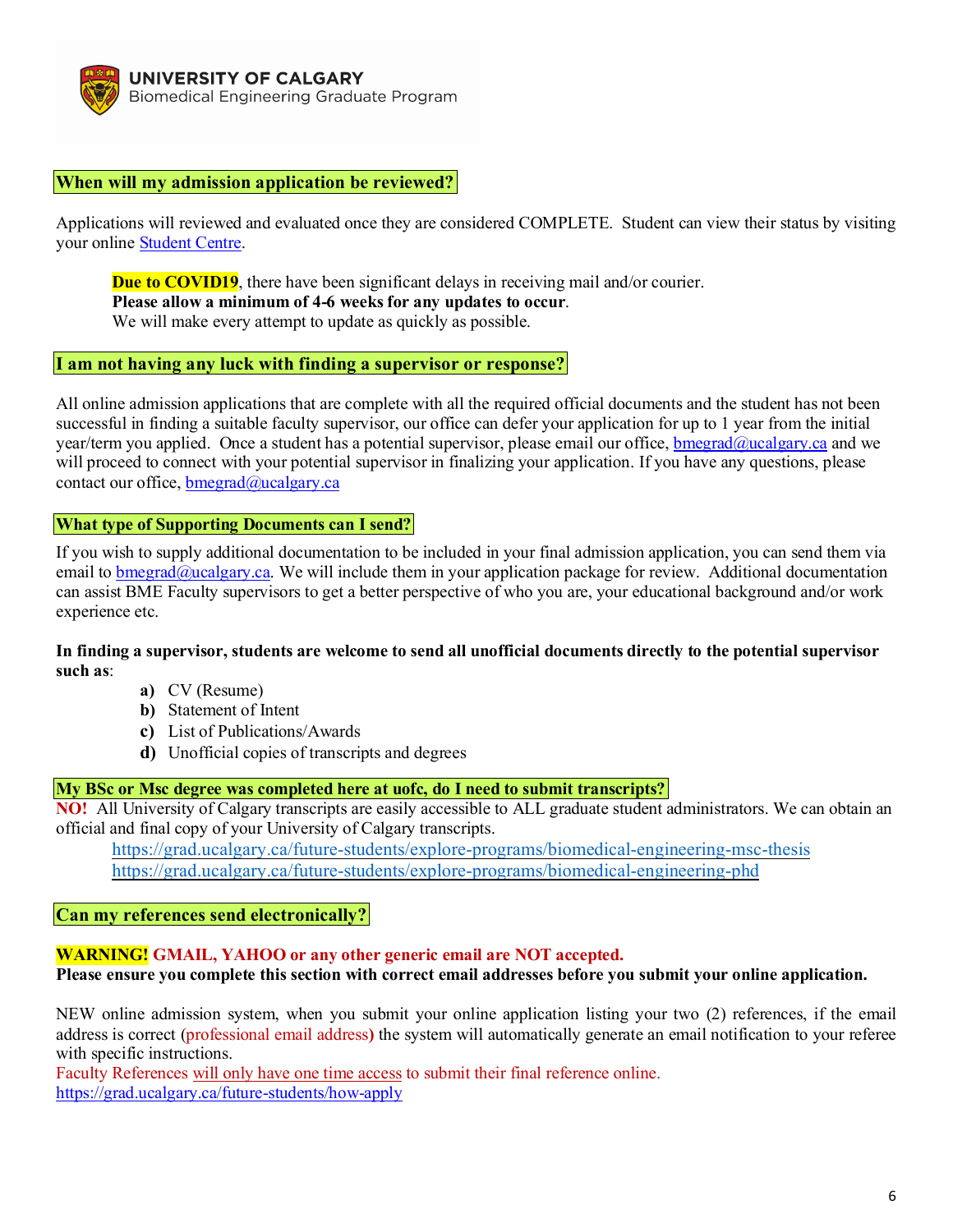

#### **Who can be my reference?**

**Two** (2) **academic** references must be provided in support of an application. The purpose of academic references is to assess an applicant's academic performance and capabilities in support of an application for admission to a graduate-level academic program. [How to find good references](https://grad.ucalgary.ca/sites/default/files/teams/3/How%20to%20Identify%20References%20Update.pdf)

#### **How to find a good reference:**

<https://grad.ucalgary.ca/sites/default/files/teams/3/How%20to%20Identify%20References%20Update.pdf>

**ALERT! \*\***References from teaching assistants, postdoctoral fellows, lab technicians are not admissible for this purpose.

#### **What is accreditation?**

**Higher education accreditation** is a type of quality assurance process under which services and operations of [post](https://en.wikipedia.org/wiki/Post-secondary)[secondary](https://en.wikipedia.org/wiki/Post-secondary) educational institutions or programs are evaluated by University of Calgary Faculty of Graduate Studies Office to determine if applicable standards are met.

#### **How do I know if you have received my documents I sent?**

You will be able to check your admission status via your **Student Centre.** Please be patient as we receive several applications and official documents on a daily basis and it takes a significant amount of administrative time to properly evaluate and review we have received the correct documentation prior to updating your online Student Centre.

For any system access or issues, please contact the main Tech Support here: [IT Orientation](https://ucalgary.service-now.com/it?id=kb_article&sys_id=86e7438013753ac06f3afbb2e144b031)

#### **How do I know if my GPA requirement meets the requirement?**

Evaluating any transcript and grades is a very complex formula. Your institutional grades are never be converted into University of Calgary grading system. Grades will be viewed in the same institutional grading system you earned your degree. Please keep in mind that the BME GP have higher admission GPA requirements

- [Minimum of B+ for MSc and](https://www.ucalgary.ca/pubs/calendar/grad/current/biomedical-engineering-bmen.html)
- [Minimum of A-](https://www.ucalgary.ca/pubs/calendar/grad/current/biomedical-engineering-bmen.html) for PhD

#### **Can you evaluate my transcripts and see if I meet the requirements?**

**NO!** Due to limited time and resources, and the number of requests we receive, we are unable to offer any **preevaluations** prior to applying and paying the admission application fee.

#### **What other "how to apply" information do I need to know?**

[Prospective Students,](https://grad.ucalgary.ca/future-students/explore-programs) FGS general ["How to Apply"](https://grad.ucalgary.ca/future-students/how-apply) <https://grad.ucalgary.ca/future-students/how-apply>

#### **What about getting my VISA or Study Permit?**

[Visas and Permits Information](https://ucalgary.ca/student-services/iss/immigration/study-permits)

International Student Centre:<https://www.ucalgary.ca/student-services/iss> Immigration:<https://www.ucalgary.ca/student-services/iss/immigration>